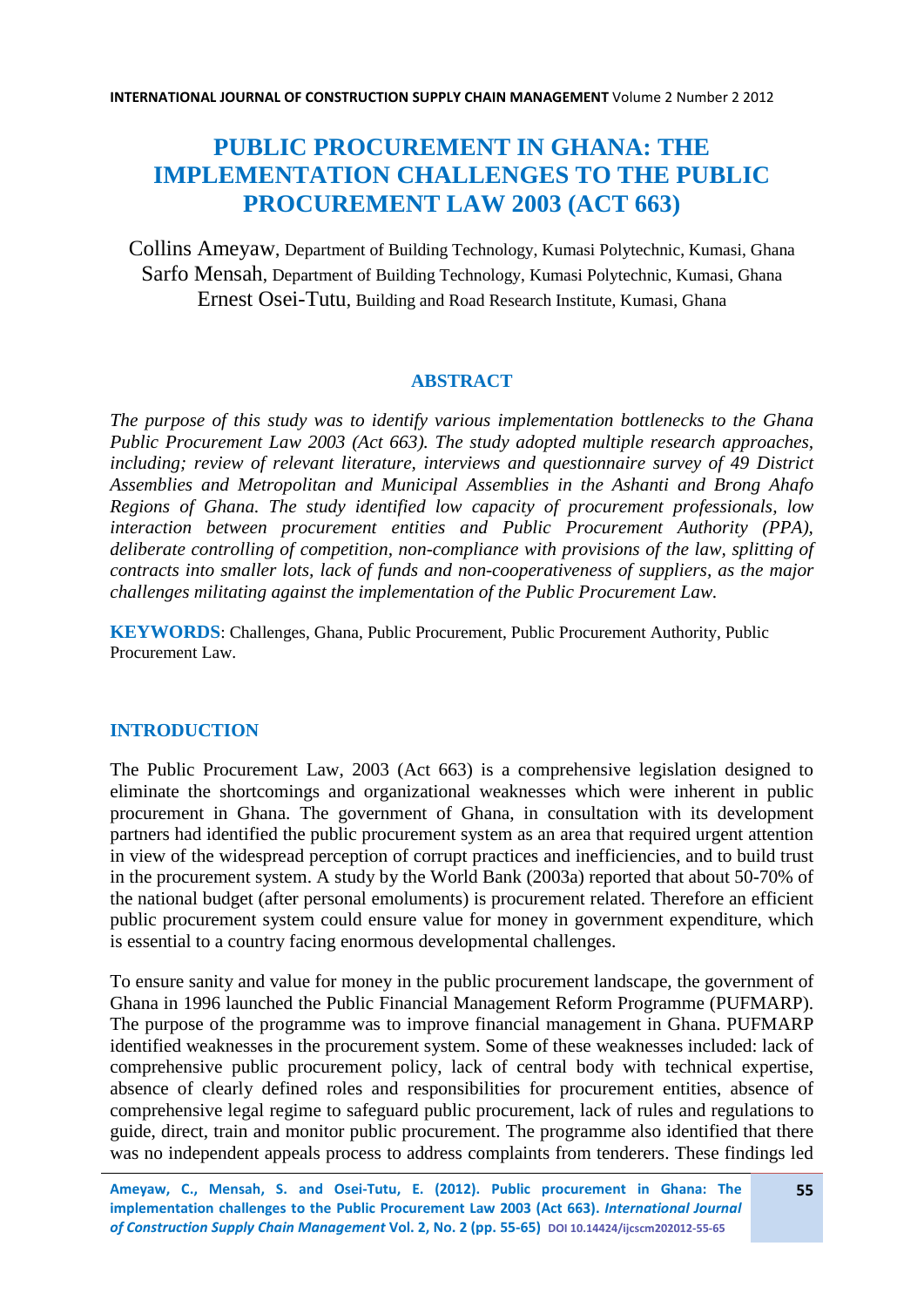to the establishment of the Public Procurement Oversight Group in 1999. The aim of this group was to steer the design of a comprehensive public procurement reform programme which led to the drafting of a public procurement bill in September 2002 that was passed into law on 31 December 2003.

This paper outlines the events leading to the public procurement reforms in Ghana and discusses challenges that confront the smooth implementation of the law. Some pragmatic ways, which if adopted, could improve the effectiveness of the law and reduce the operational challenges are suggested. Substantial evidence in literature suggests that procurement problems relating to Ghana are similar to the situations in many African and some Asian countries (Aniekwu & Okpala, 1988; Kumaraswamy, 1994; Rwelamila, Talukhaba & Ngowi, 1999). The challenges observed and the remedial steps suggested are therefore of wider importance to many developing economies.

A number of authors have investigated the factors that militate against procurement reforms around the globe (Thai, 2004; Wittig & Jeng, 2004; NPPA Annual Report, 2005). However, these previous studies have not reported on obstacles to the procurement reforms in Ghana. There is therefore the need to undertake a rigorous analysis of factors that have prevented the law in Ghana from achieving the purpose for which it was enacted.

The object of this paper is to identify the specific challenges, in the case of Ghana, that militate against the smooth implementation of the Public Procurement Law and to proffer some solutions to address the issues that confront the successful implementation of the law. Further this study aims at promoting discussion and reflection on steps needed to promote procurement reforms.

### **LITERATURE REVIEW**

The challenges to the institutionalisation of national laws are pervasive in developing countries, Ghana not being an exception. The National Public Procurement Authority of Sierra Leone in its 2005 report outlined several challenges bedevilling the operations of the Authority. Some of them include: inadequate funding, deficient staff strength and organisational and logistical limitations. The report recommended among other things, that the law could achieve its objective if there is a concerted effort by all stakeholders, backed by very firm political will and adequate budgetary support, to streamline and improve public procurement procedures in Sierra Leone (NPPA Annual Report, 2005). Annual reports of the Public Procurement Authority (PPA), since its establishment, have always cited inadequate funding as the leading barrier to smooth operations of the Authority. Lack of adequate office accommodation was specifically reported in the 2008 and 2007 annual reports (PPA Annual Report, 2007 & 2008).

Political will is the demonstrated credible intent of political actors (elected or appointed leaders, civil society watchdogs, stakeholder groups etc.) to attack perceived causes or effects of corruption at a systemic level (Sahr, 1998). Historically, successful reform programmes around the globe indicate that the paramount success factor is strong political will demonstrated by a commitment from leadership at all levels of government (Sahr, 1998). However, those who wield power lack the moral courage or capacity to exercise that power to ensure the needed change. Kosack (2008) argued strongly that success chalked in several countries around the world in areas of access to basic education was due to political will of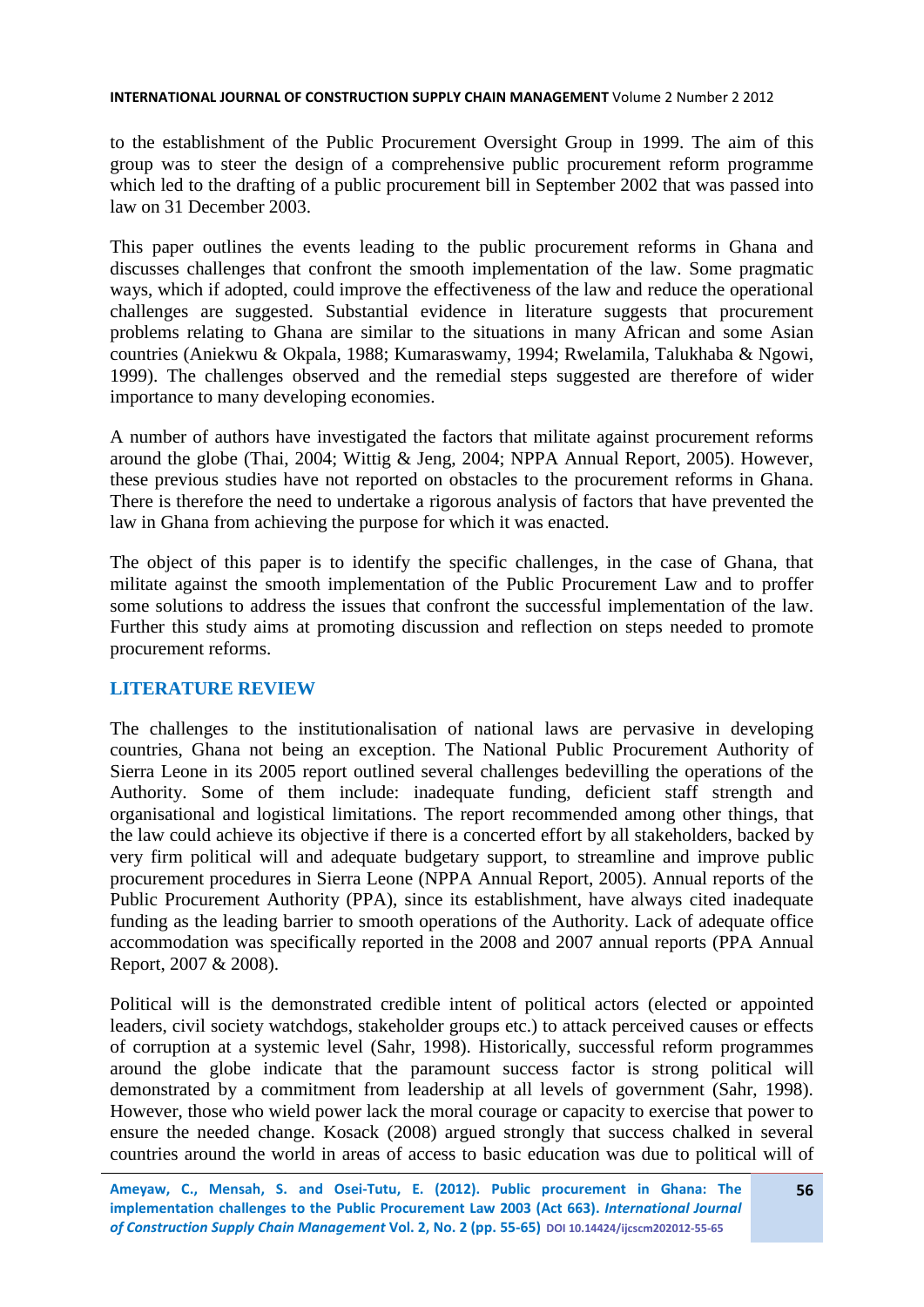the leaders in those countries and their commitment to increasing access to education. Thus new rules and campaign gimmicks adopted by politicians alone are not enough for procurement reforms (Philip, 2002). The principal challenge in assessing political will is the need to distinguish between reform approaches that are intentionally superficial and designed only to bolster the image of political leaders and substantive efforts that are based on strategies to create change (Sahr, 1998). Political commitment is a necessary condition for procurement reforms to curb corruption. Without political will and commitment by the leadership of a country, grand corruption is perpetuated at an alarming rate with petty corruption becoming endemic and more difficult to stop (Philip, 2002). There are tangible indications of political will by some stakeholders at the lower levels to effect change, but this cannot be achieved if those at the apex of the pyramid, lean back (Szeftel, 1998). Thus the battle against corruption should begin with a strong political will and explicit commitment to eradicate all its manifestations (Osei-Tutu, Badu & Owusu-Manu, 2009).

Reform efforts are oftentimes unsuccessful due to the combined influence of inadequate strategies, political resistance, failure to sustain long-term reform efforts and the lack of knowledge about appropriate tools to establish systemic change (World Bank, 1994). Kagwe (2005) indicated that the perceptions among Kenyans about corruption in public service have unfortunately gone higher despite all the laws passed to fight against this menace. This was attributed to several factors including, loopholes in the legislative provisions of the public procurement and conflicts of interests (Kagwe, 2005).

It is worth noting that studies have shown that corruption pervades developing countries because of weak institutional infrastructures and lack of effective monitoring mechanisms (Lengwiler & Wolfstetter, 2006). Public procurement has been perceived as an area of waste and corruption (Thai, 2004) that is widespread (Jones, 2007). If procurement laws and regulations are not enforced to the letter, issues of corruption will continue to cover headlines in both the print and electronic media.

Wilson (2004) argued that in a situation where there is huge system loopholes coupled with laxity in legal and administrative systems, compounded by non-transparency and extensive discretionary powers at the hands of politicians, there needs to be concerted effort to ensure strict enforcement of laws to achieve the purpose for which those laws were enacted. Studies in Uganda, Tanzania and Kenya reveal that corruption in public procurement has mainly been through hidden violation of laid down procurement rules (Transparency International, 2009). Low detection of breaches of the law (Kanaga, 1999), weak enforcement of rules (Larmour, 2006) and regulations will also strengthen the hands of wrongdoers to misapply the law with impunity.

Ghana remains one of the most corrupt nations in the world judging from the annual Corruption Perceptions Index (CPI) released by Transparency International in 2012 (Transparency International, 2012). Though corruption is said to be present in all societies (Sahr, 1998), Lengwiler and Wolfstetter (2006) revealed that the quantum of money changing hands through corruption in public procurement is estimated between \$390-400 billion per annum all over the world. However it is estimated that corruption in Sub-Saharan Africa exist in about 70% of public contracts and results in about 20-30% rise in contracts sums. The cost of corruption in Africa is estimated at around \$148 billion a year (Mawenya, 2008). Corruption occurs throughout the procurement process and project cycle, through the actions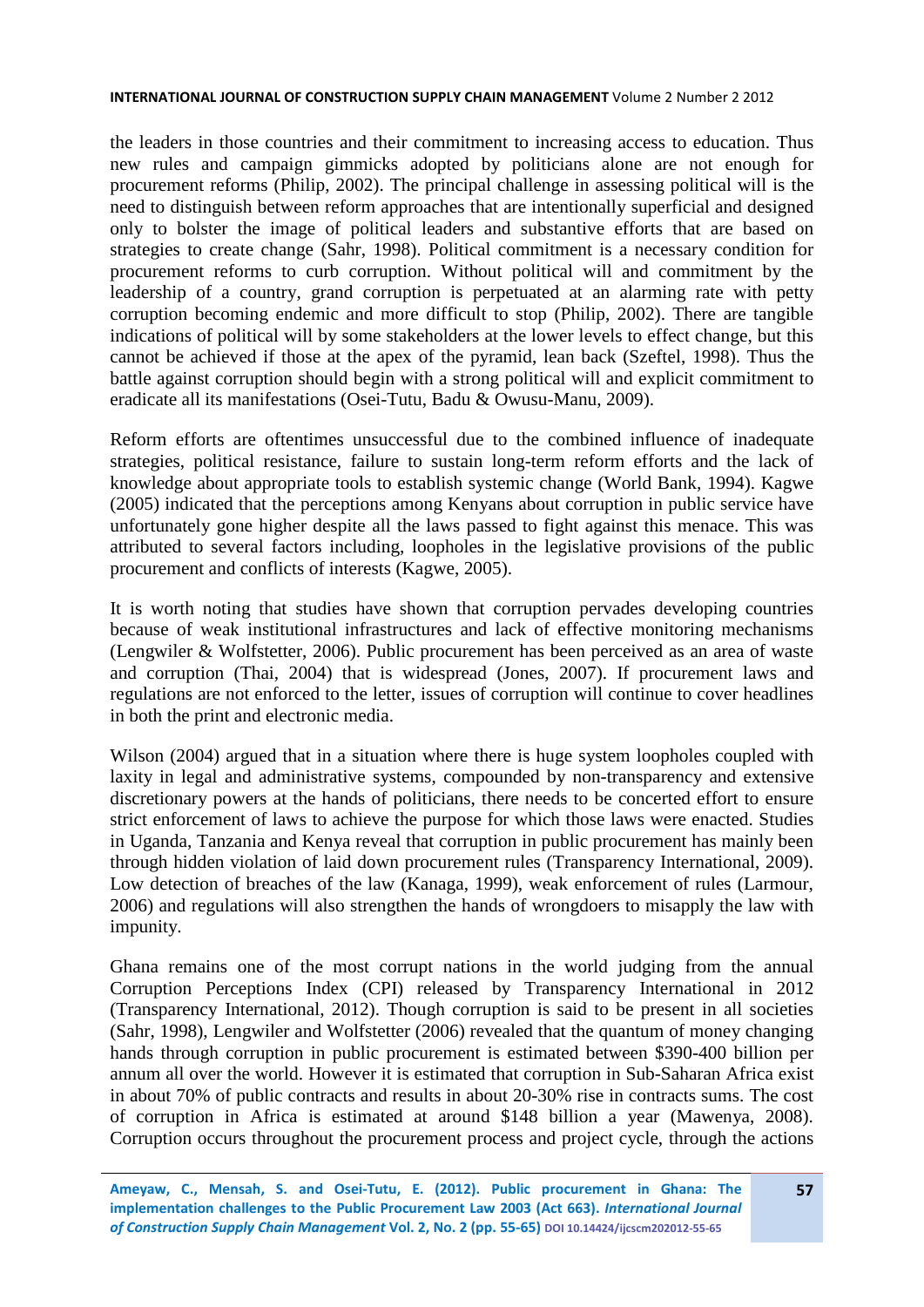and inactions of political officers, public servants, clients, consultants, contractors and suppliers (Osei-Tutu, Badu & Owusu-Manu, 2009).

There is no evidence that the passage of the Public Procurement Law and its implementation has made any significant impact in curbing corruption in public procurement in Ghana. According to the 2010 and 2011 annual Corruption Perceptions Indices (CPI) released by Transparency International, Ghana ranked the 62nd and 69th most corrupt country respectively, out of 183 countries worldwide (Transparency International, 2012). With only 4.1 CPI in 2010 and a further slump in 2011 to 3.9 CPI score, corruption in Ghana remains a significant impediment to effective resource utilisation and efficient service delivery. There is no real evidence that Ghana has made serious gains through the enactment of corruption targeted legislation, thus their impact cannot be discounted completely.

Schiele and McCue (2006) described the public procurement implementation challenges as environmental factors. These include market conditions, legal and political environment, organisational and socio-economic environmental factors. It was established further that, regardless of the effort by central government and its related agencies to overcome implementation challenges, and an understanding of the value adding potential of procurement departments, a large number of internal customers act on their own and frequently bypass the procuring department.

The Country Procurement Assessment Report of Ghana produced in 2003, revealed that most staff members of Ministries, Departments and Agencies (MDAs) and District Assemblies (DAs) responsible for procurement were not procurement-proficient, even though they have been trained. The report contended that application of the PPA and the Standard Tender and Contract Documents will not be successful without broad training and 'refresher' programmes for officials in charge of procurement. Similarly Forgor (2007) agrees that lack of proper training of managers on the procurement process is a challenge that confronts procurement reforms. This supports the assertion that poor dissemination of procurement law is one of the challenges facing the smooth implementation of public procurement laws (Azeem, 2007).

Political interference with the procurement process poses a challenge to the implementation process and public procurement reforms. A good number of politicians think that they have the right to intervene in the procurement procedures thereby leading to capricious procurement decisions (World Bank, 2004).

The lack of career development path and low salaries of procurement personnel also militate against procurement reforms implementation (World Bank, 2003b). Poor record keeping (World Bank, 2003b), delays in payment of contractors and suppliers are also cited as some of the crucial factors that challenge procurement reforms implementation (Azeem, 2007).

In a similar vein, low level or absence of capacity building for service providers has been identified as one of the factors inhibiting successful public procurement reforms in Malawi. Many of its bidders are limited in various capacity issues including lack of basic knowledge of the law, inadequate capacity to appreciate the standard tender documents, poor access to tender information and insufficient technical and managerial skills to be competitive in the tendering process (ODPP Annual Report, 2007). The office of the Director of Public Procurement of Malawi in its 2006/2007 Annual report outlined the following factors, among others, impeding the operation of the procurement law in Malawi: shortage of qualified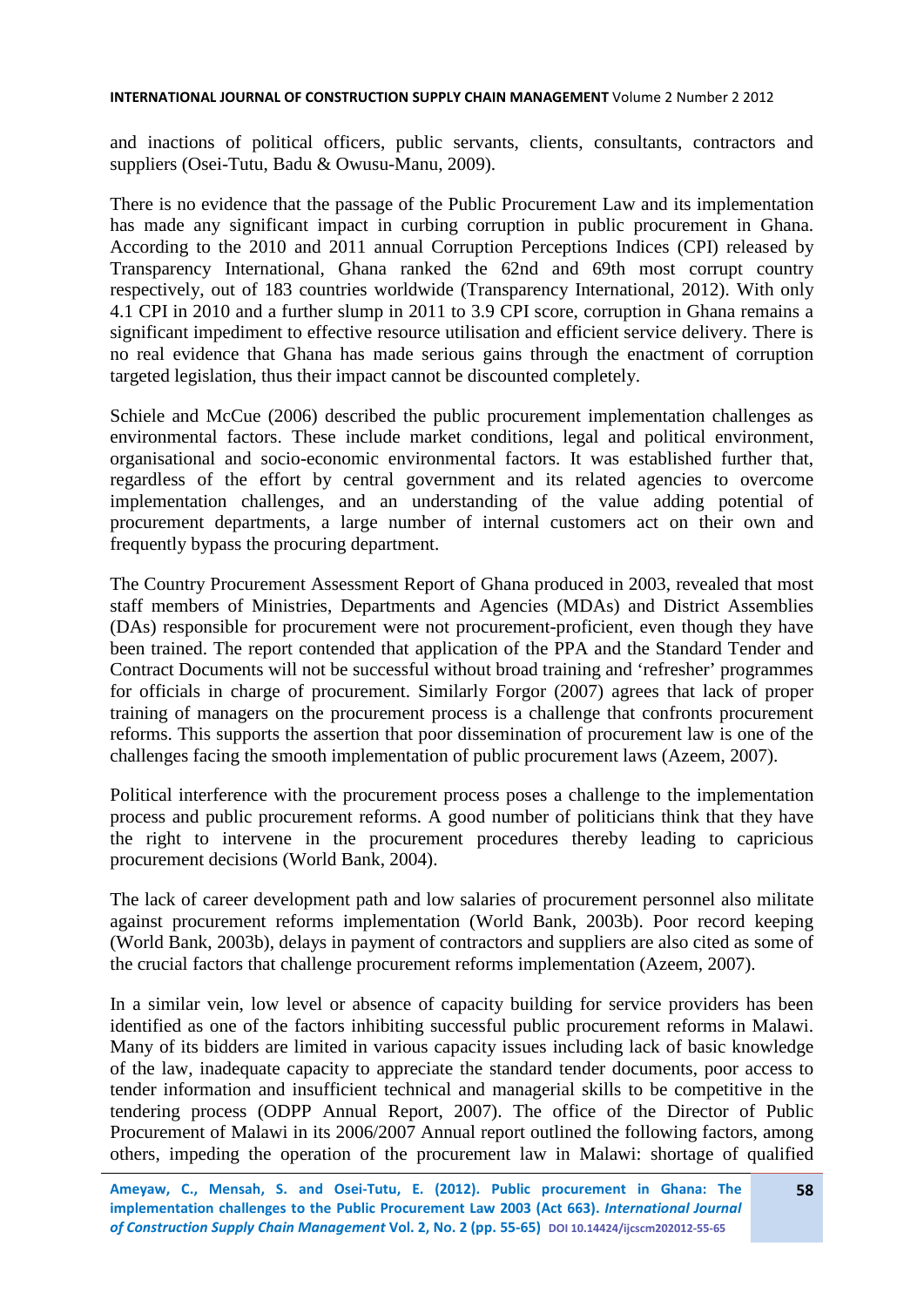personnel, lack of adequate financial resources, lack of adequate office space, non-compliance with some provisions of the law, poor records management by entities and overpricing of goods, works and services by bidders.

These and other challenges appear to be common in the country's procurement environment as in many other developing countries and therefore this paper set out to proffer and catalogue the challenges that exist, and find solutions towards the effective management of Ghana's procurement system.

# **RESEARCH APPROACH**

A multiple research approach which includes the review of pertinent literature, exploratory interviews, administering of survey questionnaires and analyses of documents (evaluation of reports and contract files) available at the procurement entities studied. The literature review helped to position the study within its theoretical context whilst preliminary exploratory interviews helped to elicit relevant information from the respondents, to compliment the main questionnaire survey. The survey involved data collection through questionnaires and structured and targeted interviews to address ambiguous responses. Data for the study was collected in 2008.

The research was limited to Metropolitan, Municipal and District Assemblies (MMDAs) in the Ashanti and Brong Ahafo Regions of Ghana. The two regions are amongst the most populated regions in Ghana, according to 2000 and 2010 national population and housing survey report and have highest number of MMDA's (Ghana Statistical Service, 2005 & 2011). The researchers also purposively targeted and obtained comprehensive coverage of all personnel involved in procurement process in a given entity. In all, the total number of MMDA's in these regions, amounting to 49 (27 from Ashanti and 22 Brong Ahafo), were purposively sampled from the total number of 130 MMDA's in Ghana, for the administration of structured questionnaires. All focal persons directly concerned in the procurement cycle in the study entities were contacted, with each respondent answering the respective questions in the questionnaire based on their area of speciality. The questions were intertwined with faceto-face unstructured interviews which helped in putting down peripheral comments that aided the discussion of the results in this study. This mode of administering the questionnaire created an atmosphere that promoted transparency and hence enhanced high credibility and reliability of the data.

# **RESULTS AND DISCUSSIONS**

# **Respondents Profile**

The breakdown of the procurement entities surveyed include, one Metropolitan Assembly, 13 Municipal Assemblies and 35 District Assemblies. The main respondents were the procurement officers and district engineers who are responsible for the procurement of goods, works and services within these entities.

# **Implementation of procurement methods**

Referencing table 1, a review of 205 goods contracts revealed that 33% were procured via Sole Sourcing (SS), 62% by Request for Quotation (RFQ) and 4% by National Competitive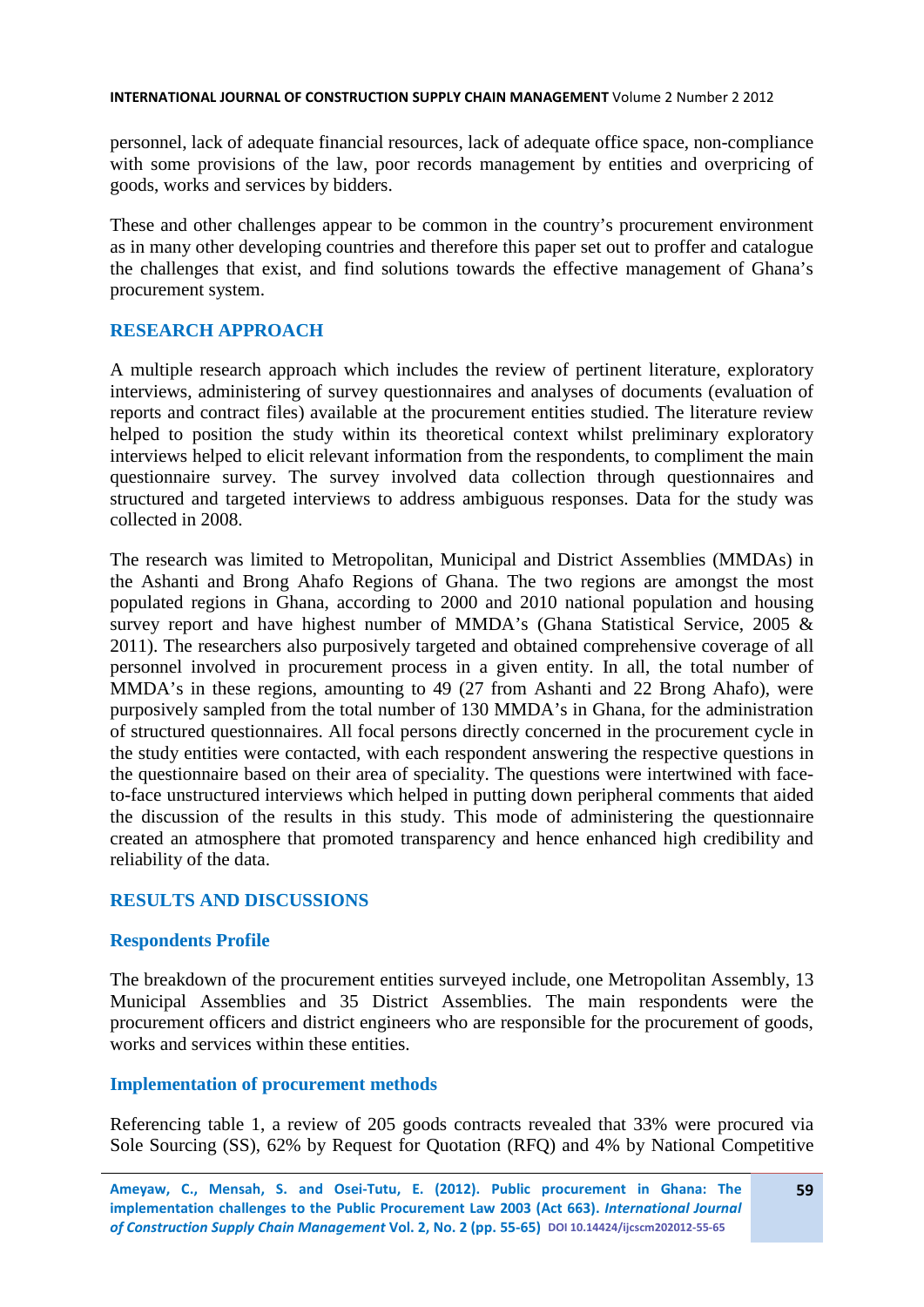Tendering (NCT). Further, 22% and 46% of the respondents had engaged in Sole Sourcing (SS) and Request for Quotation (RFQ) respectively. It was found that none of the sole sourcing procurements was supported with approval from the Public Procurement Authority. The low use of NCT is a clear contravention of section 35 of the Ghana Public Procurement Law (Act 663), which advocates that all contracts are to be procured through NCT. Restricted Tendering and Sole Sourcing are only justifiable on the grounds that they provide greater economy and efficiency but subject to the approval of the Public Procurement Authority (sections 38 and 40).

Further interview to establish why Sole Sourcing and Request for Quotation seem to be the preferred options for goods procurement reveal that lack of funds and the uncooperativeness of suppliers were behind the high inclination towards Sole Sourcing. Some respondents indicated that suppliers refuse to respond to requests to submit quotations because they had failed to win previous bids using this procurement process.

| <b>Procurement Method</b>                           | <b>Procurement Category</b> |                |                |            |              |                |
|-----------------------------------------------------|-----------------------------|----------------|----------------|------------|--------------|----------------|
|                                                     | Goods                       | Percentage     | Works          | Percentage | <b>Total</b> | Percentage     |
| <b>International Competitive Tendering</b><br>(ICT) | $\theta$                    | $\Omega$       | $\theta$       | $\Omega$   | $\Omega$     | 0              |
| <b>National Competitive Tendering (NCT)</b>         | 8                           | $\overline{4}$ | 113            | 63         | 121          | 32             |
| <b>Request for Quotation (RFQ)</b>                  | 128                         | 62             | 47             | 26         | 175          | 46             |
| <b>Sole Sourcing</b>                                | 68                          | 33             | 17             | 9          | 85           | 22             |
| <b>Restricted Tendering</b>                         | $\theta$                    | $\theta$       | $\Omega$       | $\Omega$   | $\Omega$     | $\overline{0}$ |
| Unknown                                             |                             | $\Omega$       | $\overline{2}$ | 1          | 3            |                |
| <b>Total</b>                                        | 205                         | 100            | 179            | 100        | 384          | 100            |

### **Table 1 - Contracts and the procurement methods adopted**

From table 1, works procurement showed an improved adherence to provisions within the Public Procurement Law. Out of 179 work contracts surveyed, 62% were procured through National Competitive Tendering, 26% through RFQ with the remaining 9% being procured using the Sole Sourcing method. Comparatively, works contracts recorded higher competition than goods procurement. This could be attributed to the low level or lack of knowledge of the goods suppliers in the preparation of documents for bids.

Aggregating all the contracts surveyed, totaling 384 contracts (goods and works), 32% were procured using the National Competitive Tendering (advertised in two national dailies of wide circulation i.e. Daily Graphic and The Ghanaian Times) whilst 22% and 46% used RFQ and SS respectively (see figure 1). This trend is not good enough since the Public Procurement Law aims at ensuring greater competition in all contracts. It was also observed from contract files that most of the contracts which could have been aggregated to attract competition were split into smaller lots that allowed for the use of RFQs.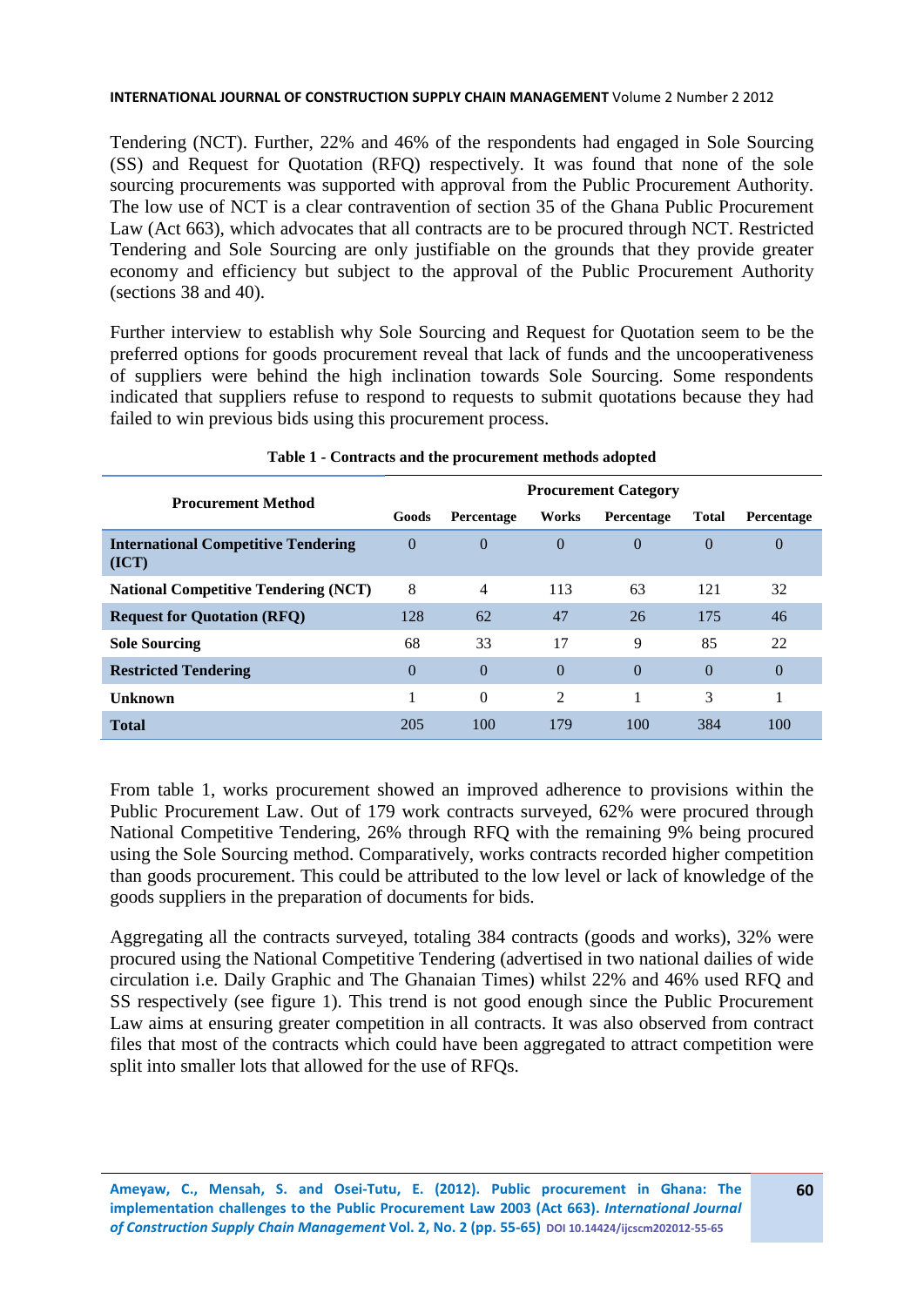

**Figure 1- distribution of methods employed for the procurement of goods and works**

This is inconsistent with the provisions of the Public Procurement Law which prescribes procedures for the sizing of tender packages, soliciting and evaluating tenders for contract award. Section 21(5) states that: A procurement entity shall not divide a procurement order into parts or lower the value of a procurement order to avoid the application of the procedures for public procurement in this Act. Procurement staff and entities, in circumventing the law, have misapplied the section 21(5) under the pretence of lack of funds and therefore procure goods in smaller quantities. This splitting of the contracts allow for the use of RFQs which is believed to be relatively more susceptible to manipulation by procurement officers (Ameyaw, Mensah & Osei-Tutu, 2012).

Further investigations to confirm the use of procurement methods on service contracts found that 40% of such services were procured using Sole Sourcing, while the remaining 60% were procured by methods alien to the Public Procurement Law. Respondents indicated the use of RFQs and NCTs for 72% and 28% respectively for service contracts. This clearly reveals challenges with the implementation of procurement procedures prescribed in the Public Procurement Law by the Local Government entities in Ghana. The survey results also indicate that for the 384 contracts reviewed, there were a total of 1005 bidders. 23% of these contracts had only one bidder per lot, 65% had 2 to 3 bidders per lot, and 10% had 4 or more bidders per lot. The remaining 2% had unknown number of bidders per lot. Therefore, an average of 2.6 bidders per lot/contract was observed. It was found out that averagely 2.3 bidders per lot emerged responsive. These responsive bidders are those that met all the substantial requirements of a given bid. The results show a generally low level of competition in the bidding for contracts.

There seems to be a deliberate effort by some procurement entities to limit competition by refusing to provide more opportunities for competitors in any given bid. This contravenes section 49 (1) of the law that provides for tender documents to be supplied to all prospective bidders who may want to submit a bid on any contract. Crown Agents (1998) and Westring (1997) both reported that there are many instances of a single contractor buying and pricing all the bidding documents, and the contractor/supplier, processing the documents under different contracting proposals. It is obvious that this phenomenon exists for contracts with an average of 3 bidders per lot and 2 bidders responsive rate.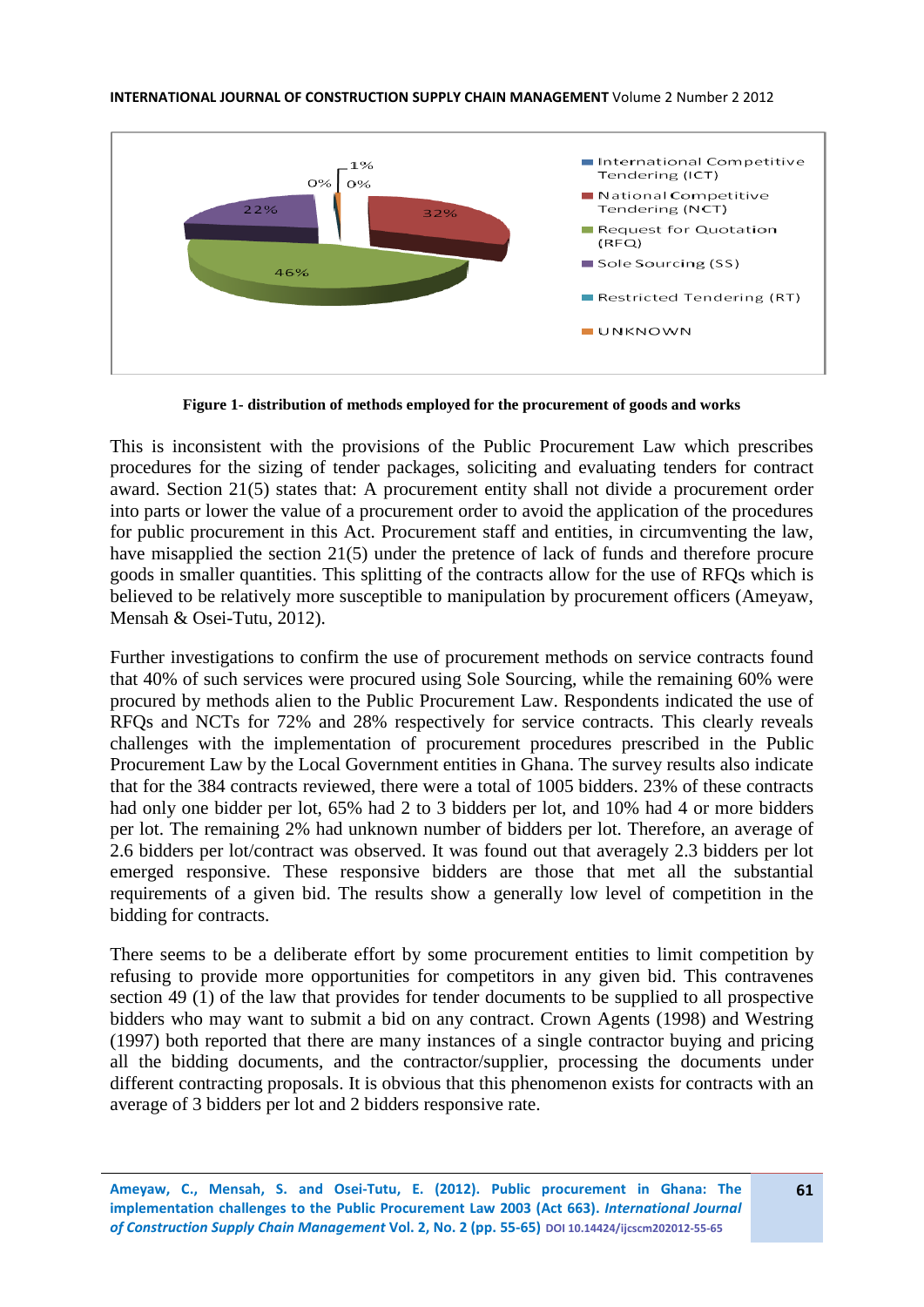The survey results reveal that only 5% of the 49 entities had procurement staff with qualifications in procurement while 95% lacked procurement qualifications. The low capacity of procurement staff has long been identified as one of the paramount factors that inhibit the successful implementation of procurement reforms. This finding therefore corroborates the ODPP Annual Report (2007) on the situation in Malawi. The ODPP Annual report had suggested that low capacity of procurement staff hampers procurement reforms in developing countries.

Section 65(9) of the Public Procurement Law requires that procurement entities communicate the results of any procurement exercise to unsuccessful bidders. The survey reveals that in 87% of the cases, this aspect of the Law was not implemented. This is a worrying trend. Shielding the results of tendering processes from unsuccessful tenderers affects the credibility of procurement entities which in turn affects the level of competition on future tenders. The survey found that 45% of the entities had no formal correspondence with the PPA, whilst 55% have had some communication with the PPA. If there was a good flow of information from the PPA to the entities and vice versa, there could have been better information on the lapses in the implementation process, which could have shaped/improved policy directions. Adequate communication could help the entities to build their capacity in the law and to seek assistance of any kind from the PPA, especially in the areas of capacity development and clarification of any section of the law.

# **CONCLUSION**

This paper surveyed 49 procurement entities in Ghana, and reviewed data on 384 goods and works contracts and 30 services contracts. The study set out to identify various implementation bottlenecks to the Ghana Public Procurement Law 2003 (Act 663). The research found that, there is high inclination towards the use of less competitive procurement methods for procuring goods, works and service contracts in Ghana. This could be attributed to the low capacity of suppliers involved in the procurement processes. The study also found that, most of the procurement officers in the entities surveyed were not proficient in procurement, thus using procurement methods which are inappropriate for some contracts especially services contracts.

There is a deliberate effort by procurement officials to split procurement contracts into smaller packages. This is possible because there is not enough interaction between most of the procurement entities and the Public Procurement Authority. This permits breaches of some of the provisions of the law including not communicating procurement results to unsuccessful bidders.

In summary, the challenges in the implementation of the Public Procurement Law in Ghana are the result of low capacity of procurement professionals, low interaction between procurement entities and the PPA, deliberate controlling of competition, non compliance with provisions of the law, splitting of contracts into smaller lots, lack of funds and noncooperation of suppliers.

The challenges as identified in this study have some dire consequences on the economy and the integrity of the procurement process in the country. The high adoption of less competitive procurement methods, low capacity of procurement officers, low interaction between procurement entities and the PPA, splitting of contracts into smaller packages and non-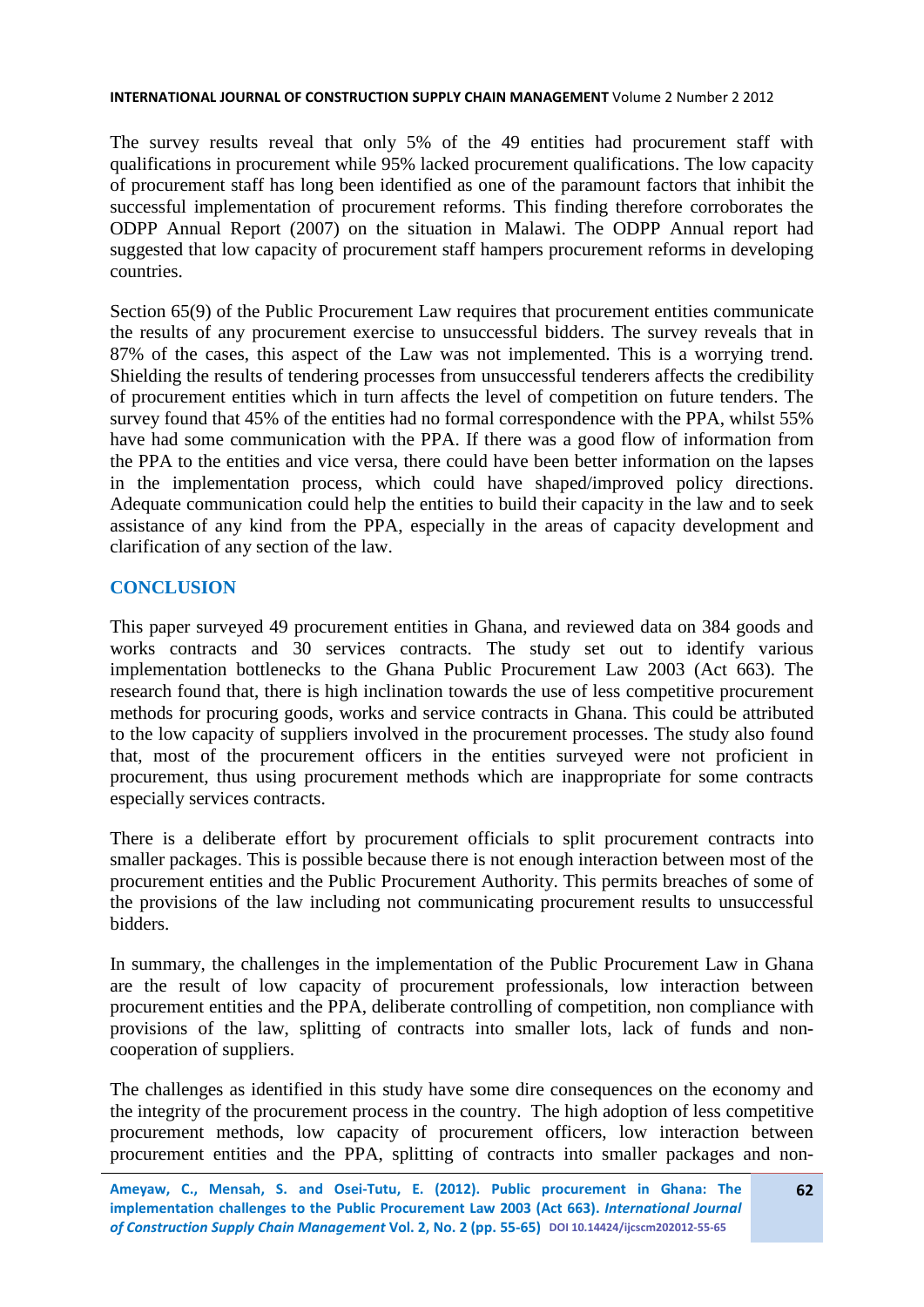cooperation of suppliers means high cost of procurement to the state. It has long been established by researchers that competition is the recipe for achieving competitive pricing and for that matter, value for money (Tadelis and Bajari, 2006). It can therefore be inferred that the state would save a lot of money if procurement entities and the respective procurement officers are trained to enable them appreciate the importance of embracing competitive procurement methods in all procurements as long as it is practicable.

Further, foreign investors would be unwilling to invest in Ghana economy especially where they would have to deal with public procurement entities whose procurement processes are at variance with norms, standards and practices. It is therefore imperative that steps be taken by the PPA to sanitize the procurement process by training both procurement officers and suppliers, contractors and consultants to understand the procurement processes and to enable them apply the law to the letter. Punitive measures should also be put in place to deter officers who would deliberately abuse the procurement process.

### **REFERENCES**

- Ameyaw, C., Mensah, S. and Osei-Tutu, E. (2012). Obstacles to the procurement reforms in Ghana. *Journal of Public Procurement and Contract Management*, *1*(1), 54
- Anvuur, A. and Kumaraswamy, M. M. (2006). Taking forward public procurement reforms in Ghana, CIB W107 Construction in Developing Economies International Symposium. Construction in Developing Economies: New Issues and Challenges. Santiago, Chile, (9), 18-20
- Aniekwu, A. N. and Okpala, D. C. (1988). The effect of systemic factors in contract services in Nigeria. *Construction Management and Economics*, *6*, 171-182.
- Azeem, V. (2007). Impact of the Public Procurement Act, 2003 (Act 663) in Ghana integrity initiative's perspective. Paper presented at a special forum on improving efficiency and transparency in public procurement through information dissemination.
- Crown Agents. (1998). The World Bank Procurement Audit in Ghana. Value for money, audit report for Ghana, Crown Agents for Overseas Governments and Administrations Ltd, UK.
- Forgor, E. S. (2007). Proposed amendments to make procurement flexible: The practical experiences of District Chief Executives with respect to the implementation of the Public Procurement Law, Decentralization Agenda, 1-3*.*
- Ghana Statistical Service. (2005). 2000 Population and Housing Census: Population Data Analysis Report. Available at: [http://www.atsghana.gov.gh/nada/index.php/ddibrowser/3.](http://www.atsghana.gov.gh/nada/index.php/ddibrowser/3) (Accessed on 8<sup>th</sup> August, 2012)
- Ghana Statistical Service. (2011). 2010 Population and Housing Census Provisional Results. Available at: <http://www.ghana.gov.gh/census/phc2010.pdf> (Accessed on  $20<sup>th</sup>$  July, 2012)
- Jones, S. D. (2007). Public procurement in Southeast Asia: Challenge and reform. *Journal of Public Procurement*, *7*(1), 3-33
- Kanaga, W. S. (1999). Corporations must act ethically. *Economic Reform Today*, No. 1, Center for International Private Enterprise, Washington, DC. Available at: [www.cipe.org/publications](http://www.cipe.org/publications) /ert/e31/e31\_1.pdf
- Kagwe, W. (2005). Kenyan leaders corrupt? No way! Available o[n www.africanexecutive.com.](http://www.africanexecutive.com/) (Accessed on 5<sup>th</sup> September, 2006)
- Kumaraswamy, M. M. (1994). Growth strategies for less developed construction industries. In: Skitmore, R. M. and Betts, M. (Eds.), 10th Annual ARCOM Conference, Loughborough University, (1), 154-163, 14-16 September
- Kosack, S. (2008). Directing foreign aid for basic education: Taking account of political will. Brookings Global Economy and Development Policy Brief No. 4, Washington, DC: The Brookings Institution.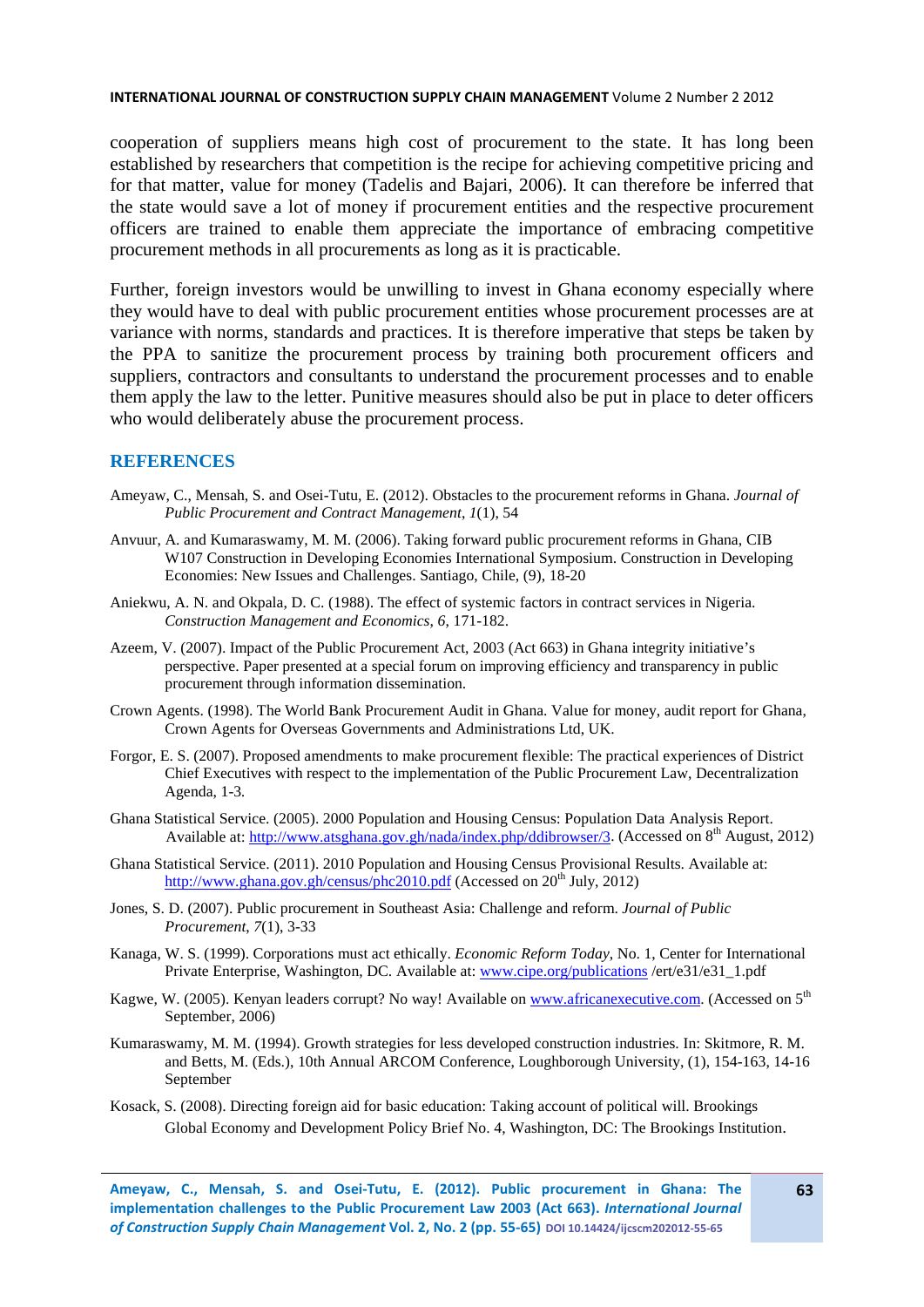- Larmour, P. (2006). Administrative theory, interpersonal relations and anti corruption practice in Papua New Guinea. Policy and Governance discussion paper presented at Workshop on Collaborative Relations, Personal Aims and the Work of Organizations, National Research Institute, Boroko. Available at: www.crawford.anu.edu.au/degrees/pogo/discussion. (Accessed on 14<sup>th</sup> March, 2010)
- Lengwiler, Y. and Wolfstetter, E. (2006). Corruption in procurement auctions, Governance and the efficiency of economic systems. Discussions Paper No. 90. Available at: [http://www2.wiwi.hu](http://www2.wiwi.hu-berlin.de/wt1/research/2006/Corruption%20in%20Procurement%20Auctions.pdf)[berlin.de/wt1/research/2006/Corruption%20in%20Procurement%20Auctions.pdf](http://www2.wiwi.hu-berlin.de/wt1/research/2006/Corruption%20in%20Procurement%20Auctions.pdf) (Accessed on 5<sup>th</sup> September, 2010)
- Mawenya, A. S. (2008). Preventing corruption in Africa. Occasional paper, South African Institute of International Affairs (SAIIA), Johannesburg.
- NPPA Annual Report. (2005). National Public Procurement Authority Annual Report, 2005. Sierra Leone.
- ODPP Annual Report. (2007). Office of the Director of Public Procurement Annual Report, 2007. Malawi
- Osei-Tutu, E., Badu, E. and Owusu-Manu, D. (2009). Exploring corruption practices in public procurement of infrastructural projects in Ghana. *International Journal of Managing Projects in Business, 3*(2), 236- 256
- Philip, M. (2002). Conceptualizing political corruption. In Heidenheimer, A. J. and Johnston, M. (Eds), Political Corruption - Concepts and Contexts  $(3<sup>rd</sup> Ed)$ , Transaction Publishers, London.
- PPA Annual Report. (2007). National Public Procurement Authority Annual Report 2007. Ghana.
- PPA Annual Report. (2008). National Public Procurement Authority Annual Report 2008. Ghana.
- Rwelamila, P. D., Talukhaba, A. A. and Ngowi, A. B. (1999). Tracing the African project failure syndrome: The significance of 'Ubuntu'. *Engineering Construction and Architectural Management*, *6*(4), 335-346.
- Sahr J. K. (1998). Corruption and integrity improvement initiatives in developing countries. United Nations Development Programme. Available at: http://openlibrary.org/works/OL3499612W/Corruption\_ Integrity Improvement Initiatives in Developing Countries. (Accessed on  $15<sup>th</sup>$  September, 2010)
- Schiele, J. J. and McCue, C. P. (2006). Professional service acquisition in public sector procurement, *International Journal of Operations and Production Management*, *26*(3), 300-325
- Szeftel, M. (1998). Misunderstanding African politics: Corruption and the governance agenda. *Review of African Political Economy*, *25*(76), 221-40
- Tadelis, S. and Bajari, P. (2006). Incentive and award procedures: Competitive tendering vs. negotiations in procurement. In: Dimitri, Piga and Spagnolo (Eds.) Handbook of Procurement, Cambridge University Press
- Thai, K. V. (2004). Challenges in public procurement. In Challenges in Public Procurement: An International Perspective Vol. 3. Boca Raton FL, USA: PrAcademics Press
- *Transparency International*. (2009). The East African Bribery Index. Available at: [http://www.tikenya.org/documents/EABIReport09.pdf.](http://www.tikenya.org/documents/EABIReport09.pdf) (Accessed on 15<sup>th</sup> February, 2009)
- *Transparency International*. (2012). Ghana Corruption Perception Index. Available at: http://disqus.com/forums/transparencyinternational/httpwwwtransparencyorgcountrygha/trackback/ (Accessed on  $25<sup>th</sup>$  May, 2012)
- Westring, G. (1997). Ghana public procurement reform, An audit report. Prepared for the World Bank, Advokatfirman Cederquist KB, Stockholm.
- Wittig, W. A. and Jeng, H. (2004). Challenges in public procurement: Comparative views of public procurement reform in Gambia. In Challenges in Public Procurement: An international Perspective Vol. 3. Boca Raton FL, USA: PrAcademics Press.
- Wilson, R.A. (2004). Employee dishonesty: national survey of risk managers on crime, *Journal of Economic Crime Management*, 2 (1),1-25.
- World Bank. (1994).Adjustment in Africa: Reforms, Results, and the Road Ahead. A World Bank Policy Research Report. New York: Oxford University Press.

**Ameyaw, C., Mensah, S. and Osei-Tutu, E. (2012). Public procurement in Ghana: The implementation challenges to the Public Procurement Law 2003 (Act 663).** *International Journal of Construction Supply Chain Management* **Vol. 2, No. 2 (pp. 55-65) DOI 10.14424/ijcscm202012-55-65**